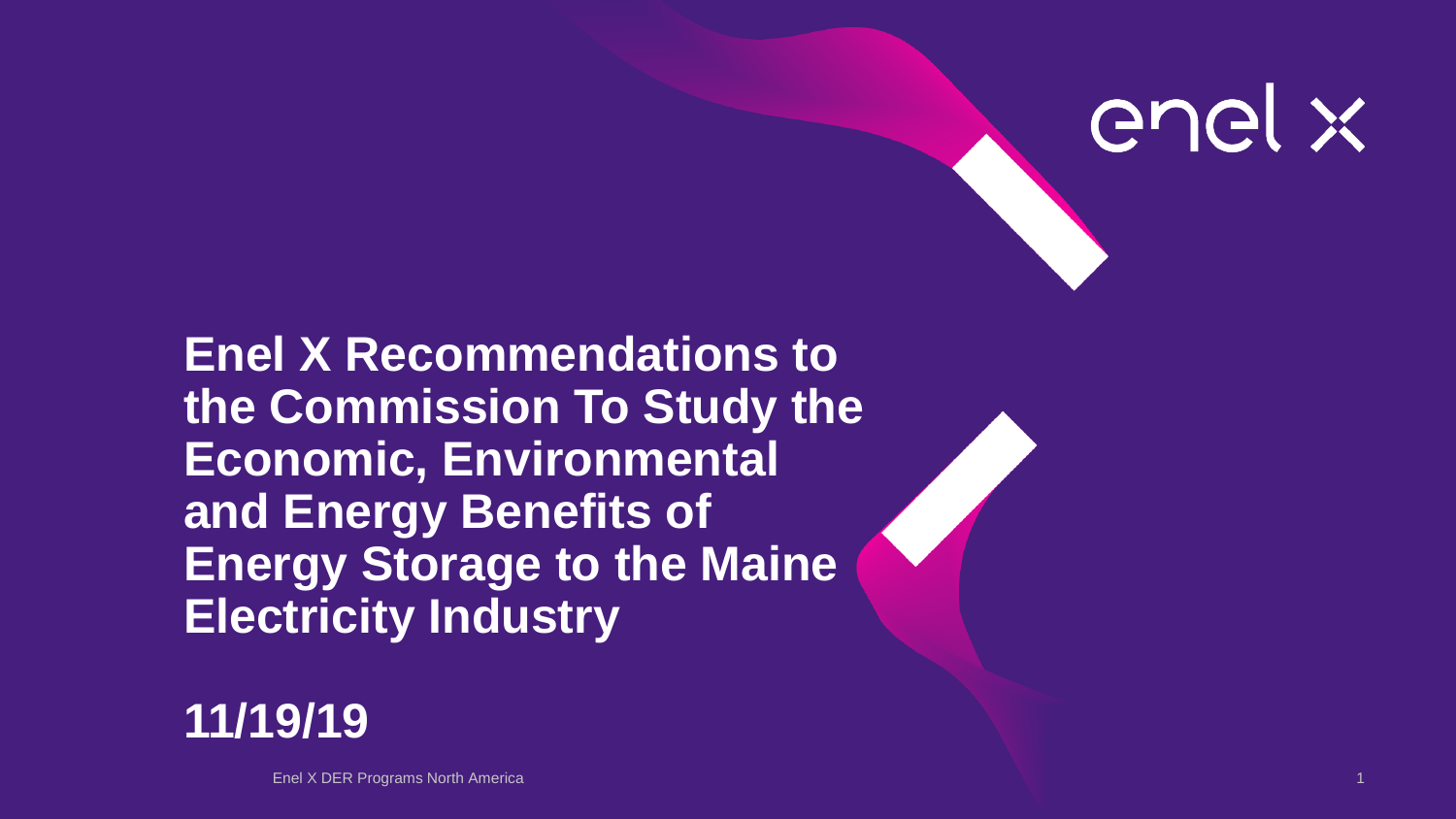#### 18/11/2019 Enel X DER Programs North America 2



Publicly Committed to UN

Sustainable Development Goals

**31**

**69,000**

Employees

**50+ Yrs**

**Experience** 

**43 GW**

\$**85 B**

Annual Revenue

Renewable Capacity

**Countries** in 5 continents

A multinational power company and leading integrated player in the world's power and gas markets

# The Enel Group





**No. 20**

Fortune's Change the World List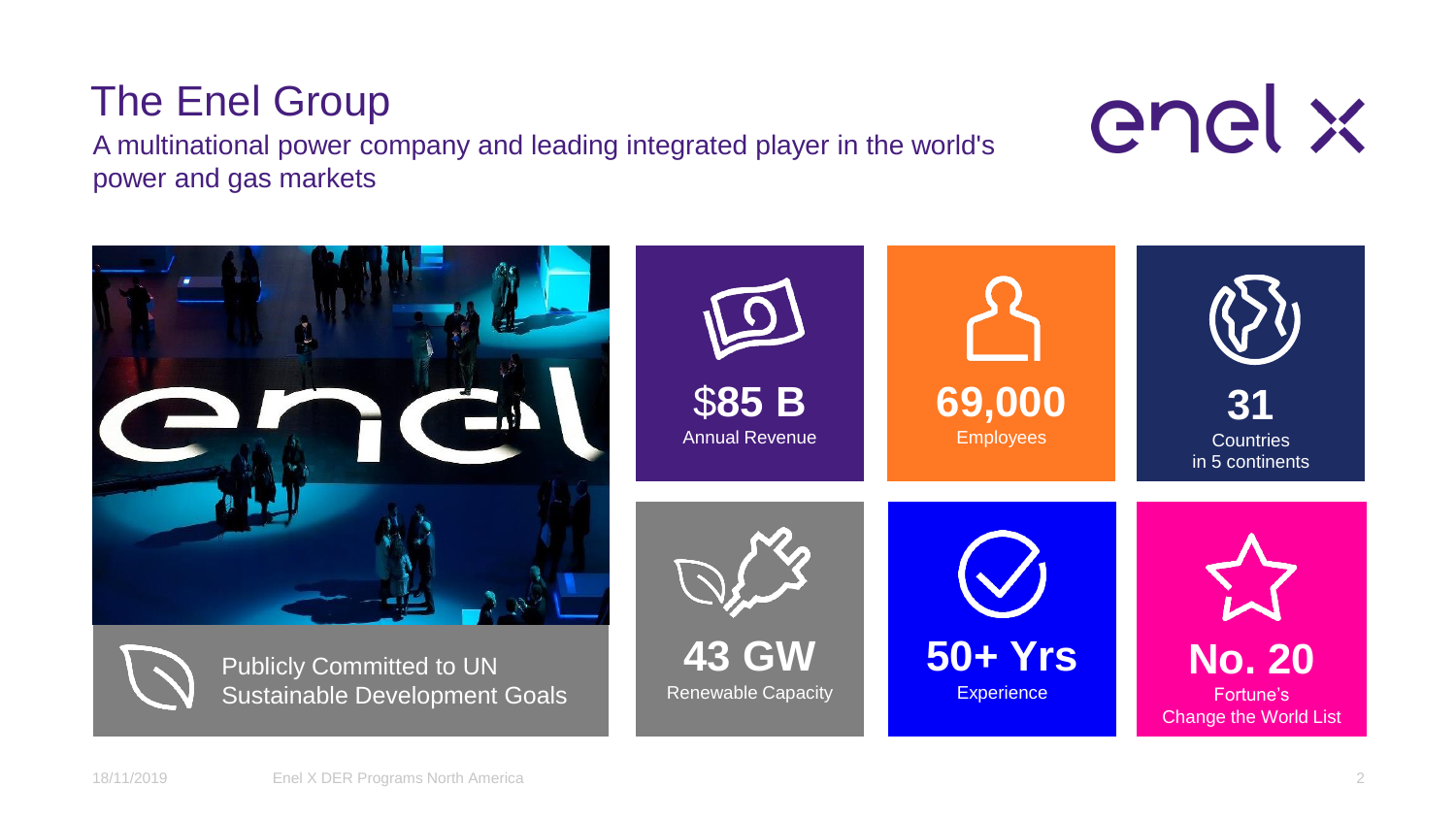

**Only Utility on Fortunes top 50 "Companies Changing the World" markets**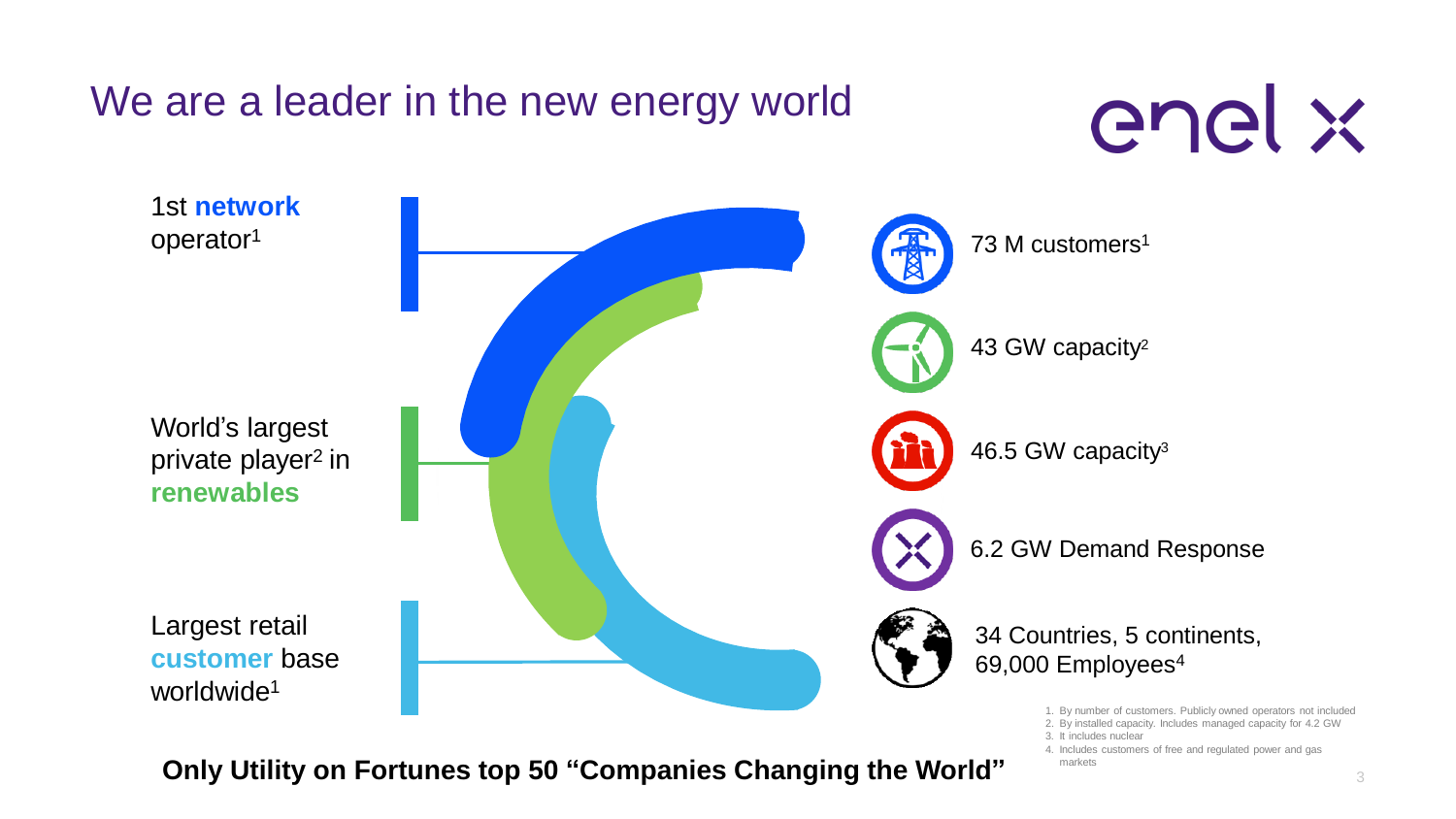## Flexibility Solutions Platform

Connecting any asset to any value-stream globally



**Connect all types of distributed energy assets…**



**PV & Other** 

**Real-time Variable Loads**







**Energy Storage EV Charging**

**… and optimize across all available grid and retail value streams**



**… using a flexible and scalable global "flexibility platform"**

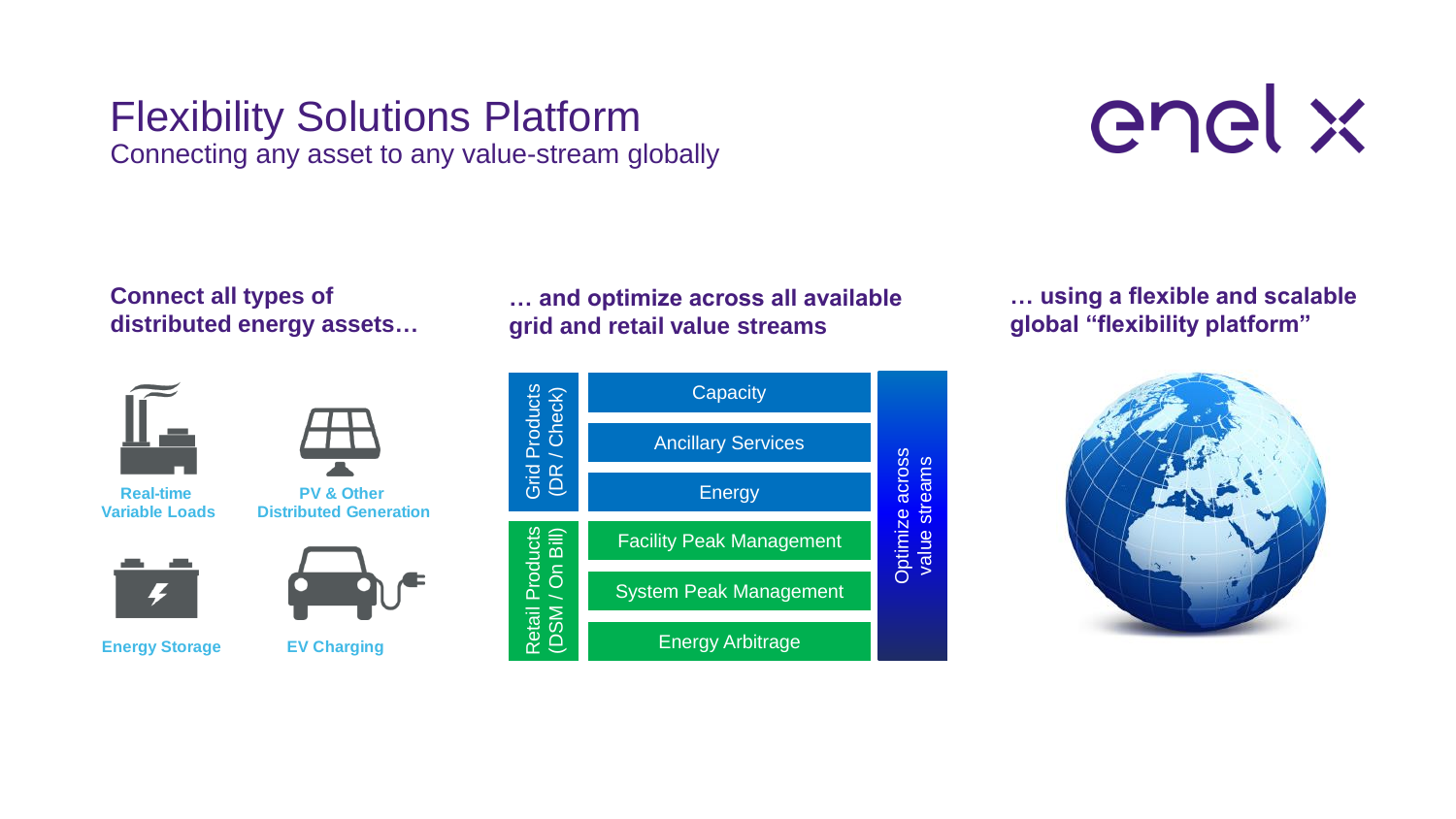## Example of Enel X Projects in New England



Environment<br>+ Energy<br>**LEADER** 

#### **UMass Boston Taps Enel X for Solar Plus Storage Project**

SEPTEMBER 25, 2019 BY ALYSSA DANIGELIS

Share This Article: in



Storage can reduce customer's demand charges, participate in Eversource's peak shaving program, MA SMART, and the ISO-NE demand response program; these revenue streams are all necessary

Project also received a grant from MA Clean Energy Center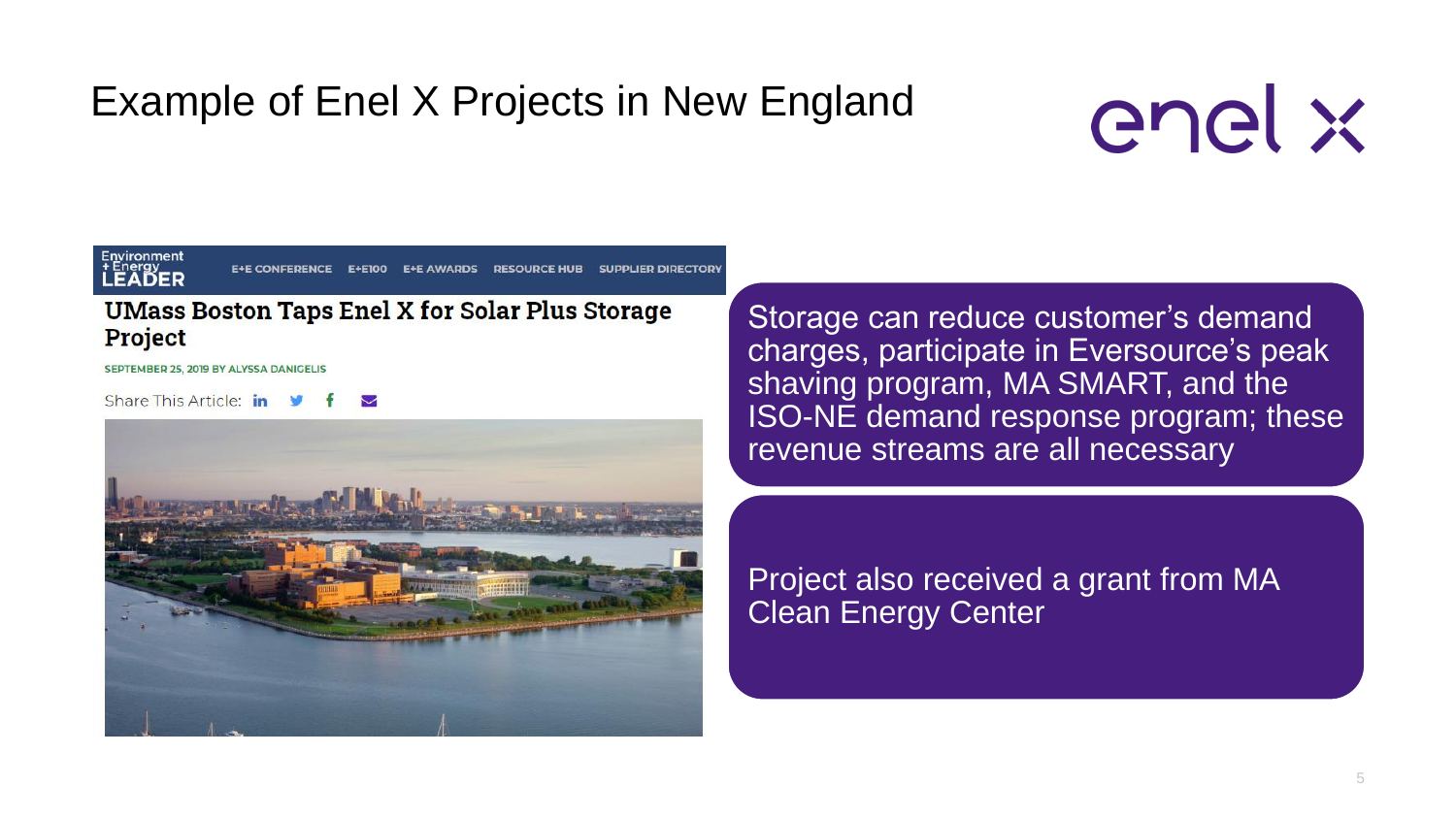#### Problem Statement



How do we stimulate storage in Maine in a way that results in all ratepayers saving money, provides large energy users (job creators) the opportunity to reduce their overall energy spend, and clean the grid?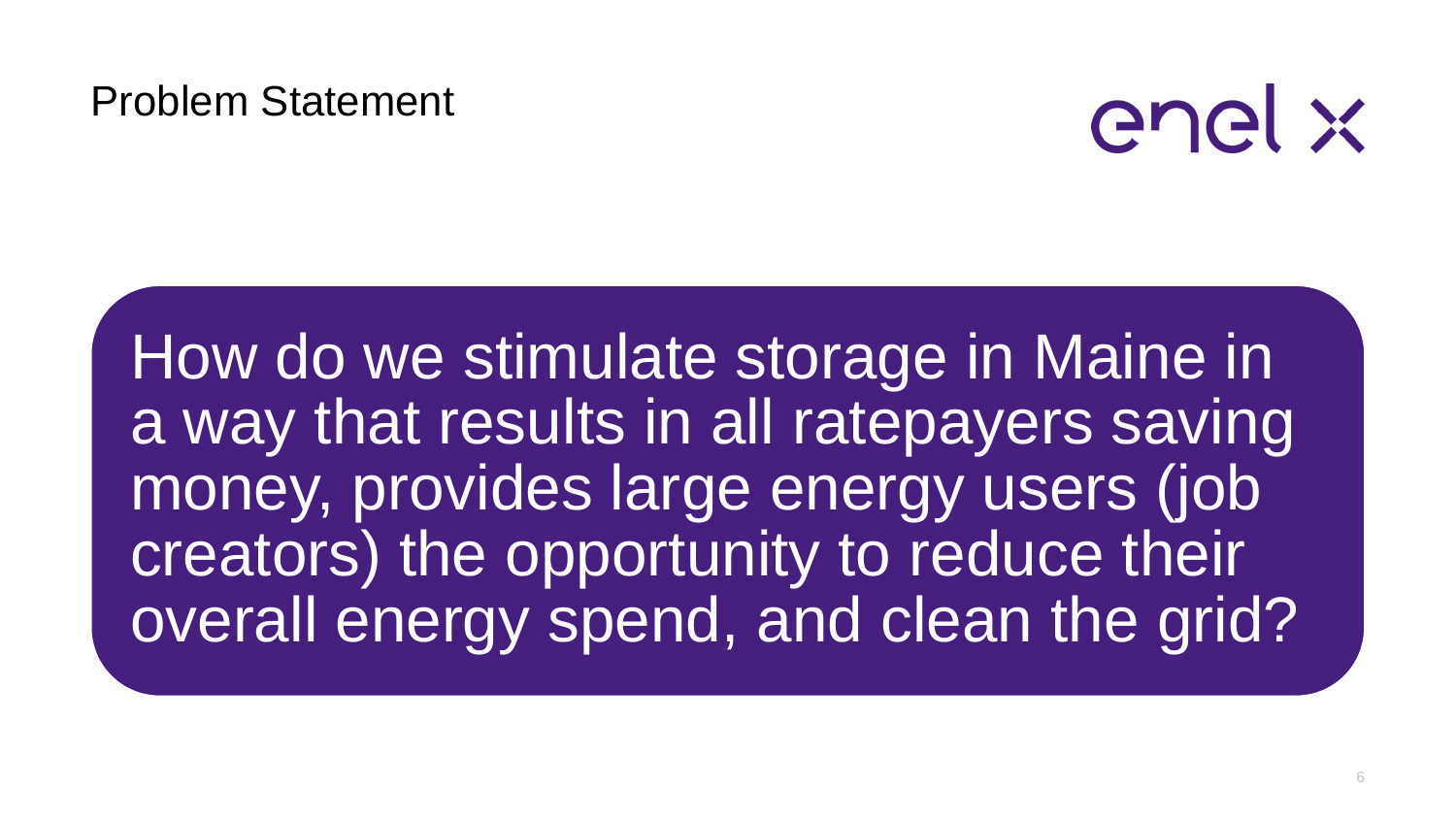## Animating Storage in Maine

All programs can deliver net benefits if properly designed



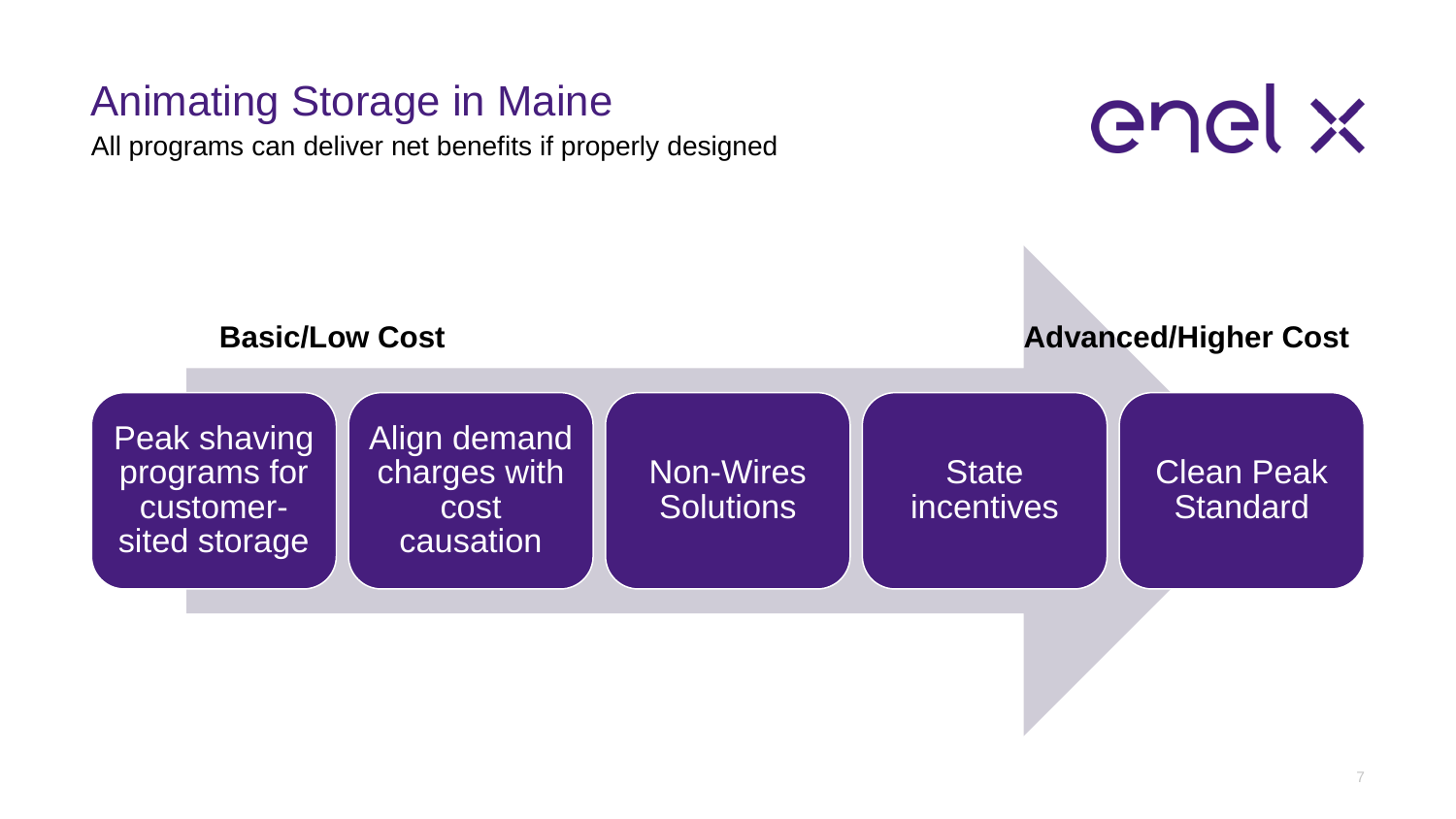# Menu of Options



Create programs that compensate customer-sited storage for dispatching during the 1% of peak hours that drive 8% of costs

- Determine value of peak-time dispatch (e.g. top 100 hours)
- Compensate storage based on performance
- Similar to programs in MA, RI, CT; five-year payment reduces financing costs
- Benefits: Cost-effective, makes local businesses more competitive, reduces utility bill for cities/towns, lowers emissions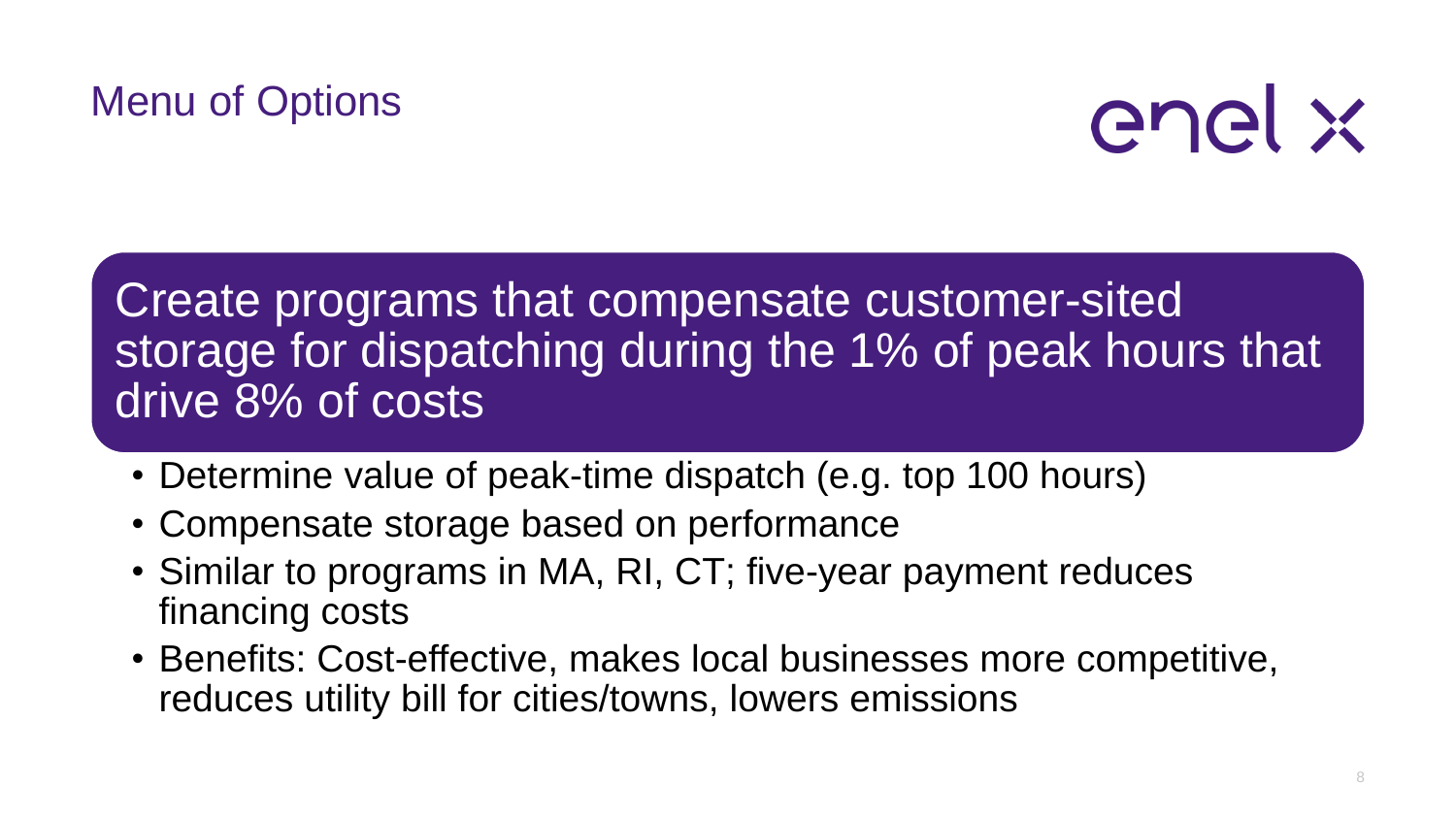# Menu of Options



#### Demand charges

• Demand charges can comprise ~30% of a customer bill; align these charges with cost causation

#### Non-Wires Solutions Programs

• Require distribution utilities to consider and procure NWS before making significant distribution/transmission upgrades; comprehensive consideration of benefits

#### State incentive programs

• Provide \$ for storage that meets operational requirements, both solar paired and standalone

#### Clean Peak Standard

• Reduces high costs incurred during peak hours and emissions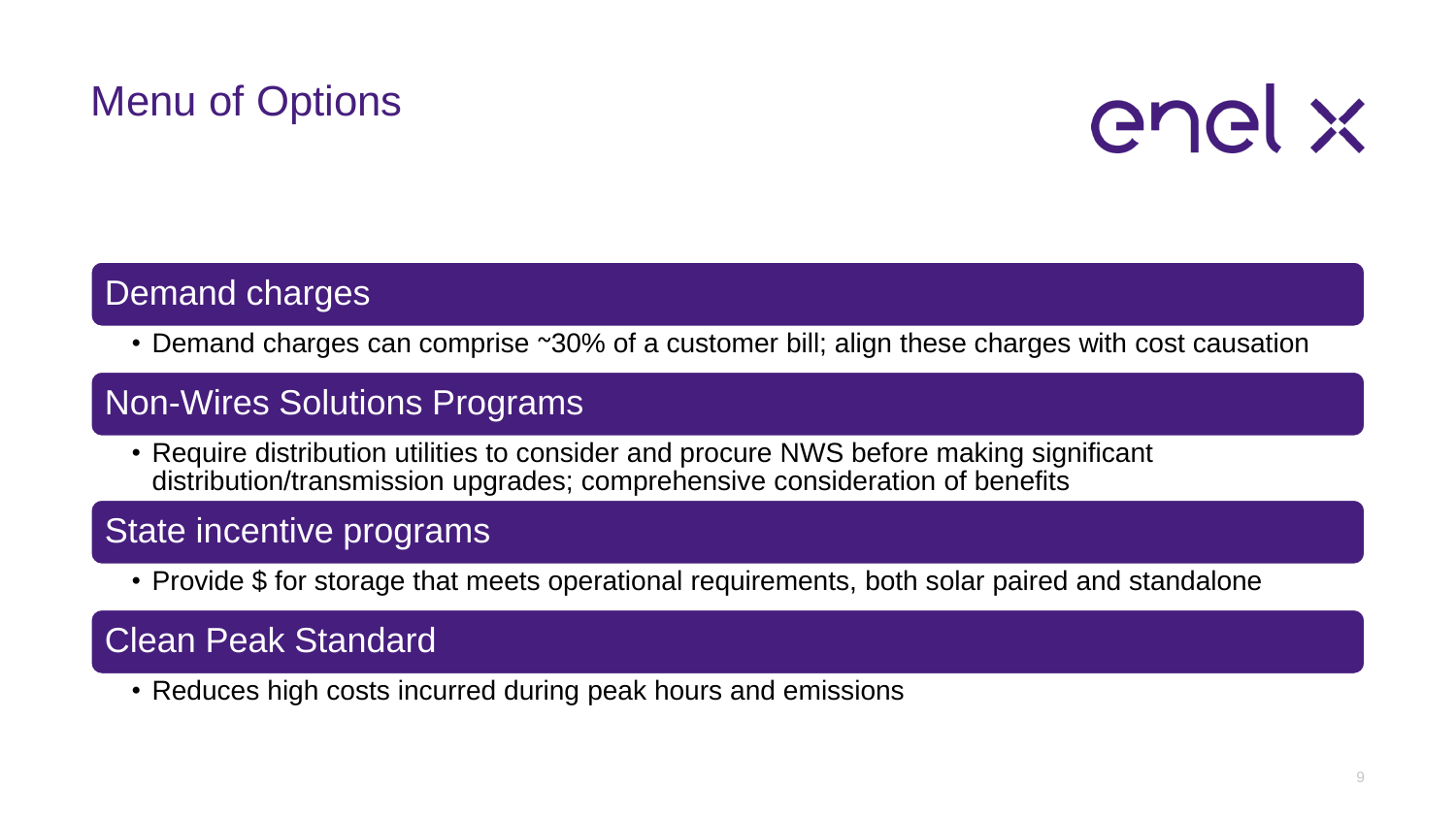## Storage well-positioned to address peak issues

# enel x

#### Summer

**Summer** comprises the highest electricity use in New England, largely because of air conditioning. PV clearly helps "shave the peak" when the peak falls during daylight hours. Because greater amounts of PV will shift the timing of peak demand for grid electricity to later in the afternoon or evening, PV's ability to reduce peak demand will diminish over time.

Summer Load Profile with Increasing Behind-the-Meter Solar Power